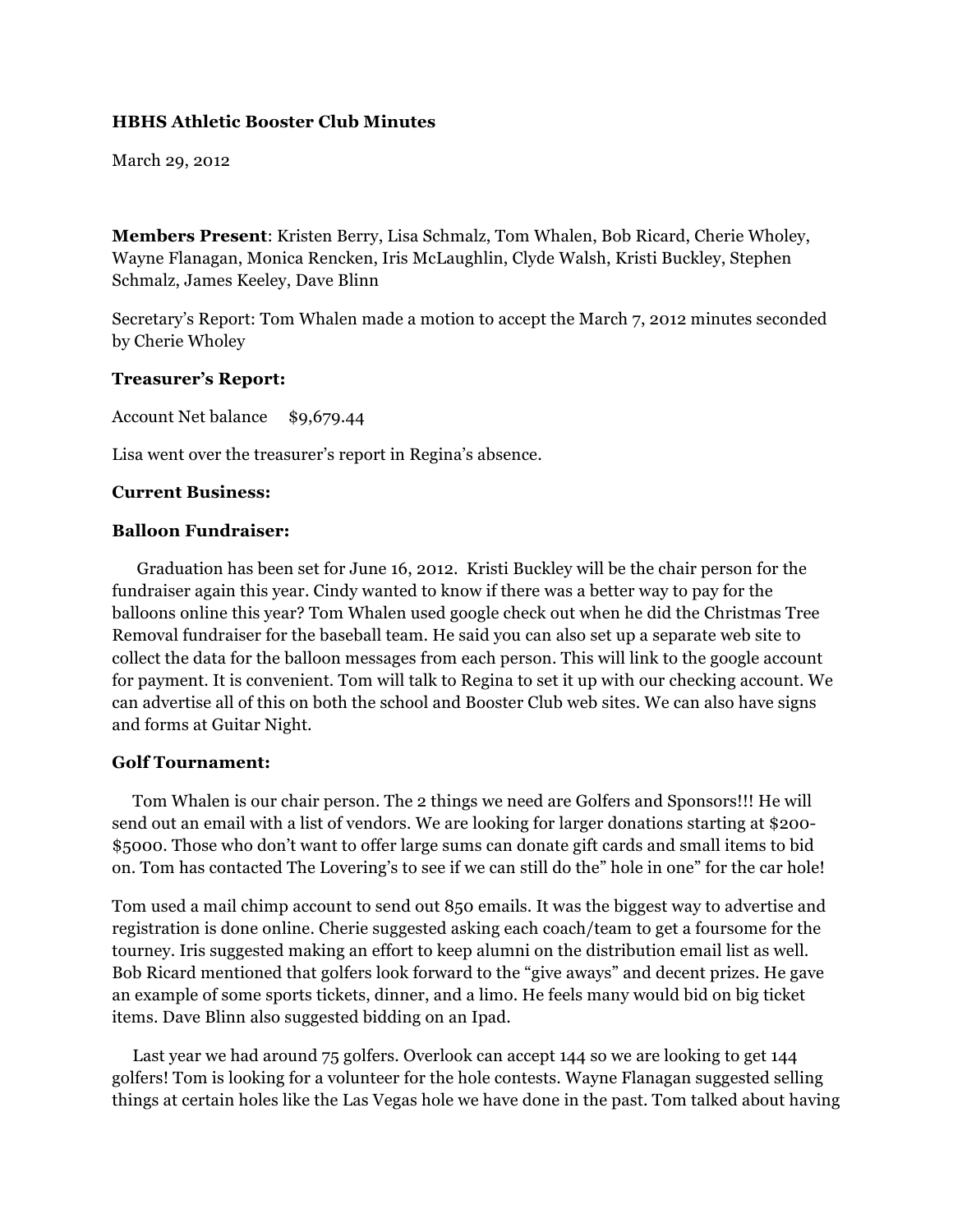a string sale which sells different lengths of string that the golfers can use to help them out along the way! Wayne Flanagan offered to donate his time and efforts with his photography. He said he could find a scenic area and take pictures of the golfers. He might even donate a 16X24 family photo for bidding. He would be able to print his photos there at the course if we wanted to sell them to the golfers like we did last year. He said we could also show the pictures on a TV for the golfers to see during the luncheon. Tom will send out an email ASAP with all the information and the spreadsheets so people can see what donors they can visit. He will use Drop Box and keep it updated.

## **Ford test Drive:**

 The Ford Test Drive will be on Friday May 11, 2012 from 10am-8pm. There will be sales people here to work with us and we will have 10 cars with hopefully 5 mustangs to test drive. You need to be 18 yrs old and only 1 driver per family. We will set up 15 minute time slots. You will need to sign up, fill out a form, do a quick drive and then a survey when you are done. We will get \$20/driver with a maximum cap of \$6000.00. No other schools have made any bids yet to also do the test drive. If they do then we need to split the proceeds with them. The Nashua Telegraph will be here to do an advertising spread!

Many asked if we should ask other groups to attend the Test drive to sell water, baked goods or even the jazz band for fun! There are several sporting events going on that afternoon so there will be plenty of people to buy items. Lisa needs 4 volunteers to stay the full shift 10am-8pm. Clyde suggested making shifts for the different groups to sell items therefore giving everyone a chance to make some money. Kristen will let the Student Council know. We need to find ways to contact other groups who might be interested.

## **Dreams on Wings 5K Charity Race:**

 Cherie brought to our attention a great fundraiser "Dreams on Wings 5K Charity Race" to support The Hemispherectomy Foundation. It would support the son of Gina and Rick Berskaug, Gina is a former teacher and Rick is a Coach here at the high school who's son has undergone a hemispherectomy . The money raised would go towards research, college scholarships,camp fees, and life-aid equipment. Please spread the word to support the Berskaugs and this great cause. The race will take place on May 12, 2012 at the Brookline Safety Complex.

# **Spring Sports Awards Night:**

 The Spring Sports Awards Night has been set for Monday June 11, 2012. Lisa made a motion which was seconded by Cherie to have our next meeting on June 6<sup>th</sup> instead of our scheduled date of June 13<sup>th</sup> so we can meet before the awards night.

# **Merging Booster Clubs:**

 Regina contacted our CPA, Pam McCarthy to discuss the feasibility and logistics of merging other Booster Clubs with the main Booster Club. Regina suggests hiring a tax professional to set this up for us. It would also cost \$750.00 for Pam to do the work. Adding teams like volleyball